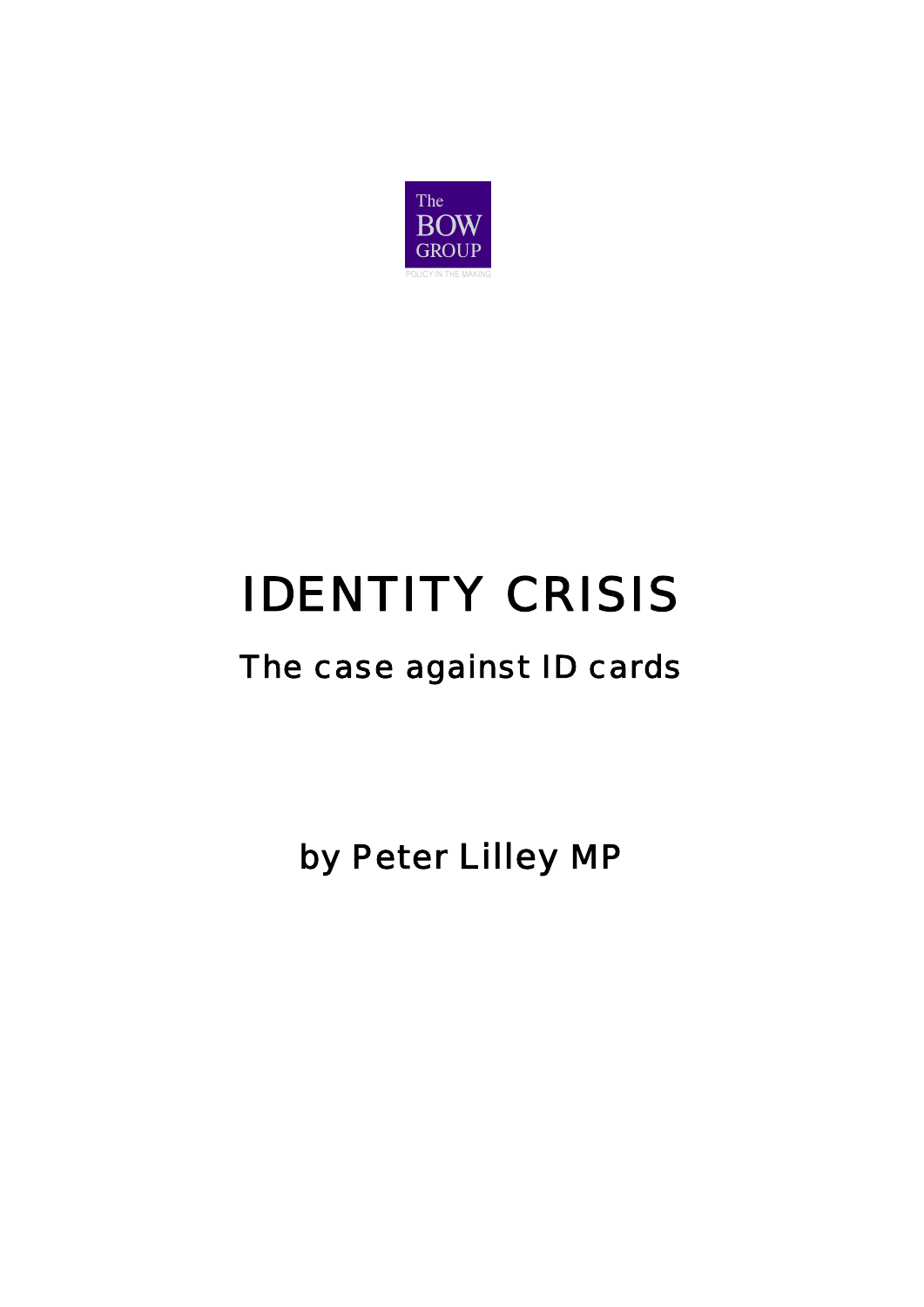### **The Bow Group**

The Bow Group has three aims:

- To produce thought-provoking policy research for the Conservative Party and a wider audience;
- To provide a forum for its members to meet socially and to discuss policy issues;
- To provide opportunities for its members to communicate with senior figures in the Conservative Party.

The Bow Group has no corporate view. The views expressed in Bow Group publications are those of the authors and do not represent the views of the Group as a whole or of the Conservative Party.

This paper is published by Bow Publications Limited, 1A Heath Hurst Road, London NW3 2RU. See [www.bowgroup.org](http://www.bowgroup.org) for details

Bow Group research is coordinated by the Group's Research Secretary, **Martin McElwee**. He can be contacted at [research@bowgroup.org](mailto:research@bowgroup.org).

© Bow Publications Limited 2005

#### **The Author**

**Rt Hon Peter Lilley MP** is Conservative MP for Hitchin and Harpenden. He has served as Deputy Leader of the Conservative Party, Shadow Chancellor, Secretary of State for Social Security and Secretary of State for Trade and Industry. He is a former Chairman of the Bow Group.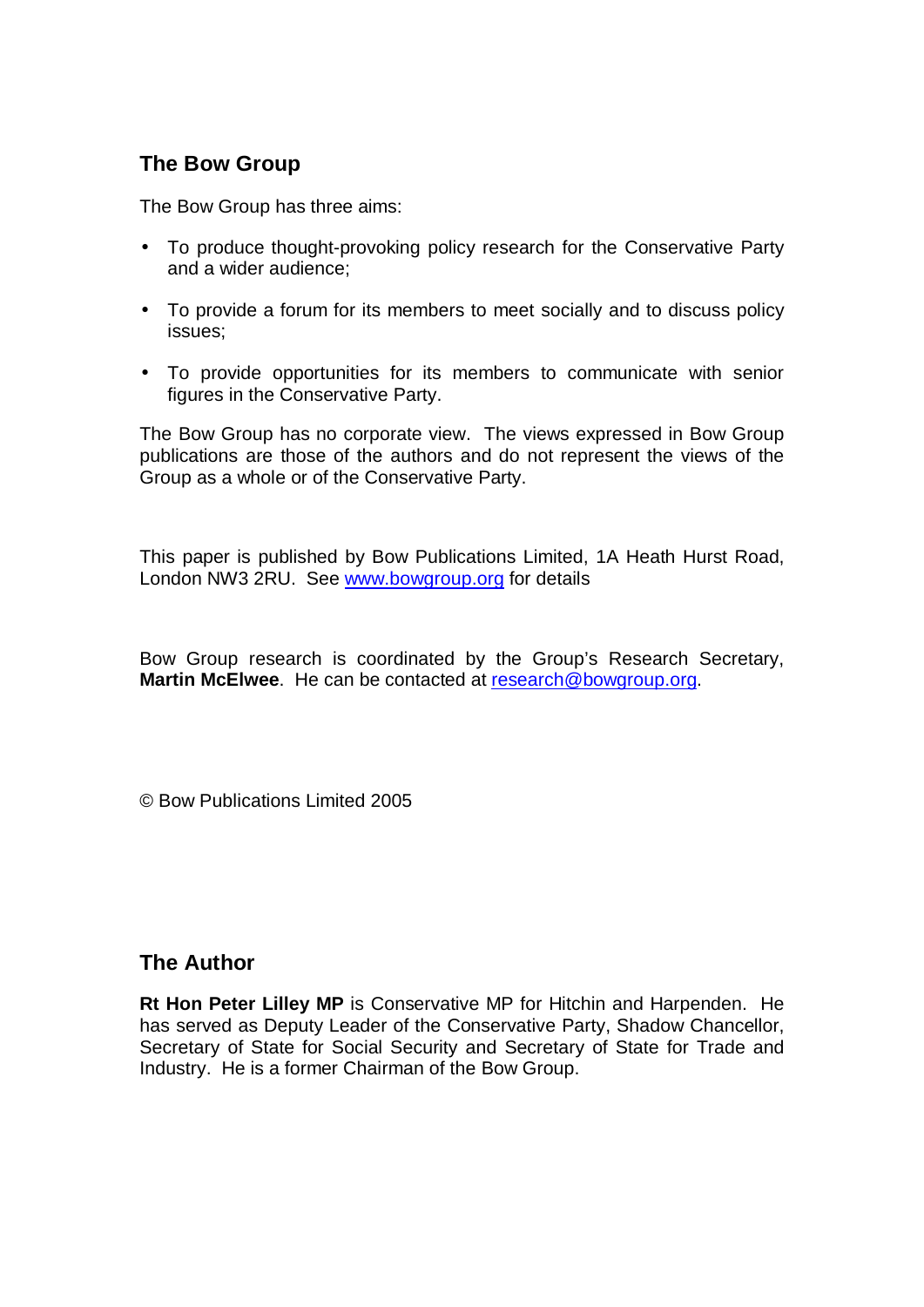## **SUMMARY**

- The Government's plan for compulsory identity cards is a bad idea, in a bad bill, introduced for the worst possible motives.
- Compulsory ID cards would not address the real problem in tackling organised crime, terrorism and illegal immigration, which is not identifying suspects but proving them guilty or removing them. ID cards simply divert resources away from this area.
- Public support for ID cards rests on the mistaken belief that most immigration is illegal coupled with ignorance of the fact that all illegal immigrants can, and most do, claim asylum at which point they are already given an ID card. Most supporters of ID cards believe the police will check the ID of anyone who looks 'foreign'. Yet that would be odious and unsustainable since it would force ethnic minority citizens constantly to justify their presence.
- The public sector's record in the successful implementation of IT projects is woeful; and this would be the biggest yet.
- Biometric technology still involves high levels of error. At present success rates, even if each UK citizen only had their card checked once a year, 4 million people would be falsely accused of not being who they are.
- On the government's own figures the cost is huge £5.5 billion over ten years – so a passport/ID card will cost £85 per adult. All past experience and independent experts suggest the cost could easily double. **This could be Labour's poll tax**.
- If the scheme does not require everyone to carry and produce cards at all times the claimed benefits would largely disappear.
- Yet if carrying cards is made compulsory even leaving leave home without one would be an offence; failure to notify a change of address means a £1,000 fine and failure to register means a £2,500 fine.
- The introduction of compulsory ID cards in peacetime has been the preserve of fascist and communist states; such plans have always been intended to control their citizens. Common law countries have all rejected them in peacetime.
- In sum, compulsory ID cards represent an unjustifiable encroachment on liberty in return for at best minor benefits, and at huge financial cost which would be better spent on more police or better control of our borders.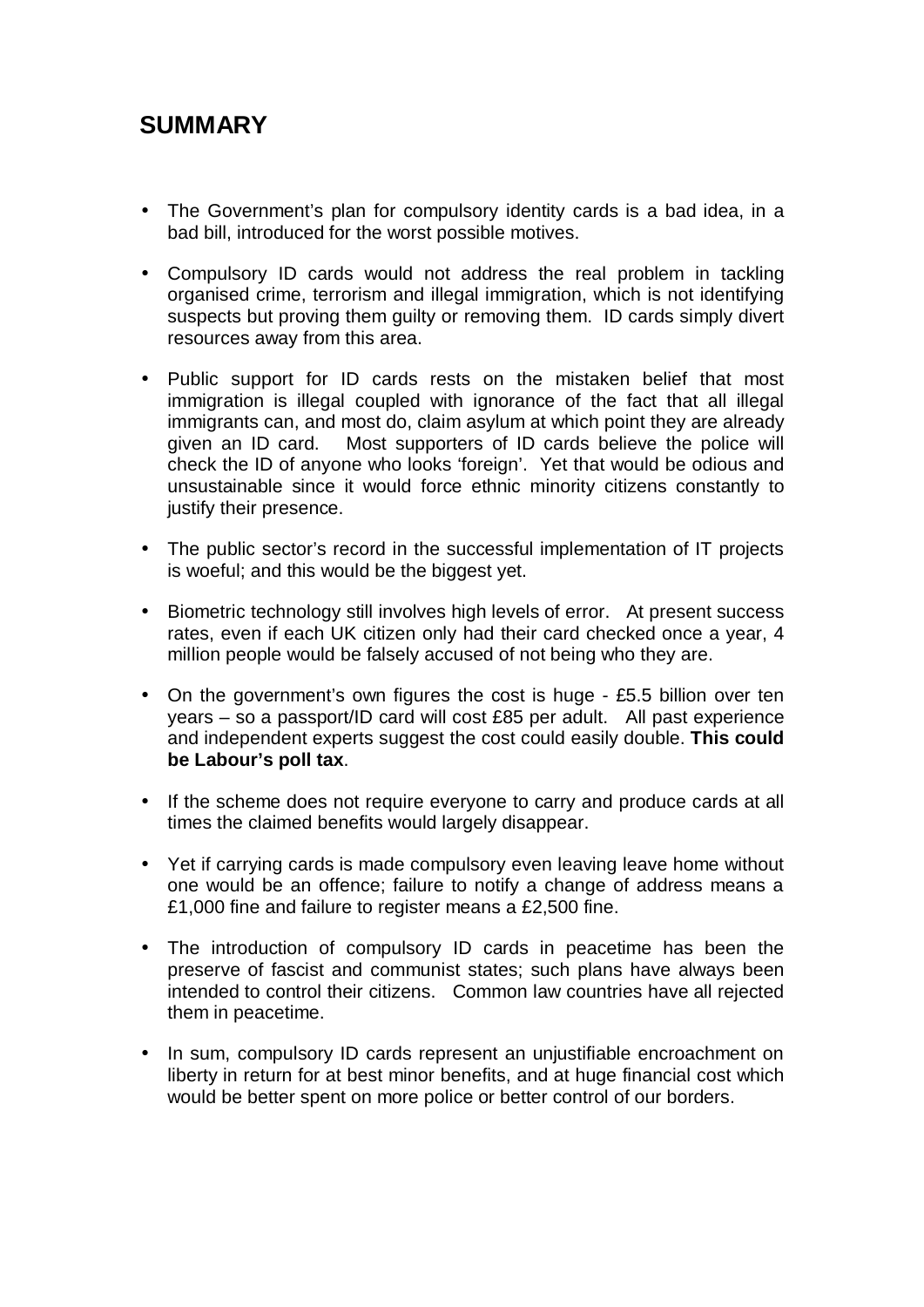## **INTRODUCTION**

The proposal for compulsory identity cards is not new. It has been hawked round Whitehall for decades and offered to every new minister looking for an eye catching initiative. When this government finally swallowed the idea, I remarked to a senior civil servant that the whole saga was worthy of an episode of 'Yes Minister'. He replied: "You thought 'Yes Minister' was a comedy – now you know it's a documentary!"

Whenever ID cards were considered by the last Conservative government I described them as 'a solution looking for a problem'. On examining each potential problem, ID cards were found to be a largely illusory solution. It emerged that:

- the police rarely have any difficulty identifying suspects only proving them guilty;
- terrorists normally conceal their intentions rather than their identities:
- benefit fraudsters usually misrepresent their circumstances not who they are;
- and all illegal immigrants can, and most do, claim asylum whereupon they are already required to have an identity card containing their finger prints and photo.

Of course, if circumstances had changed since then and it could be shown that ID cards could, in particular, make a substantial contribution to tackling terrorism and saving lives, I would have to reconsider my opposition to compulsory ID cards. Like most Conservatives I do not believe there is some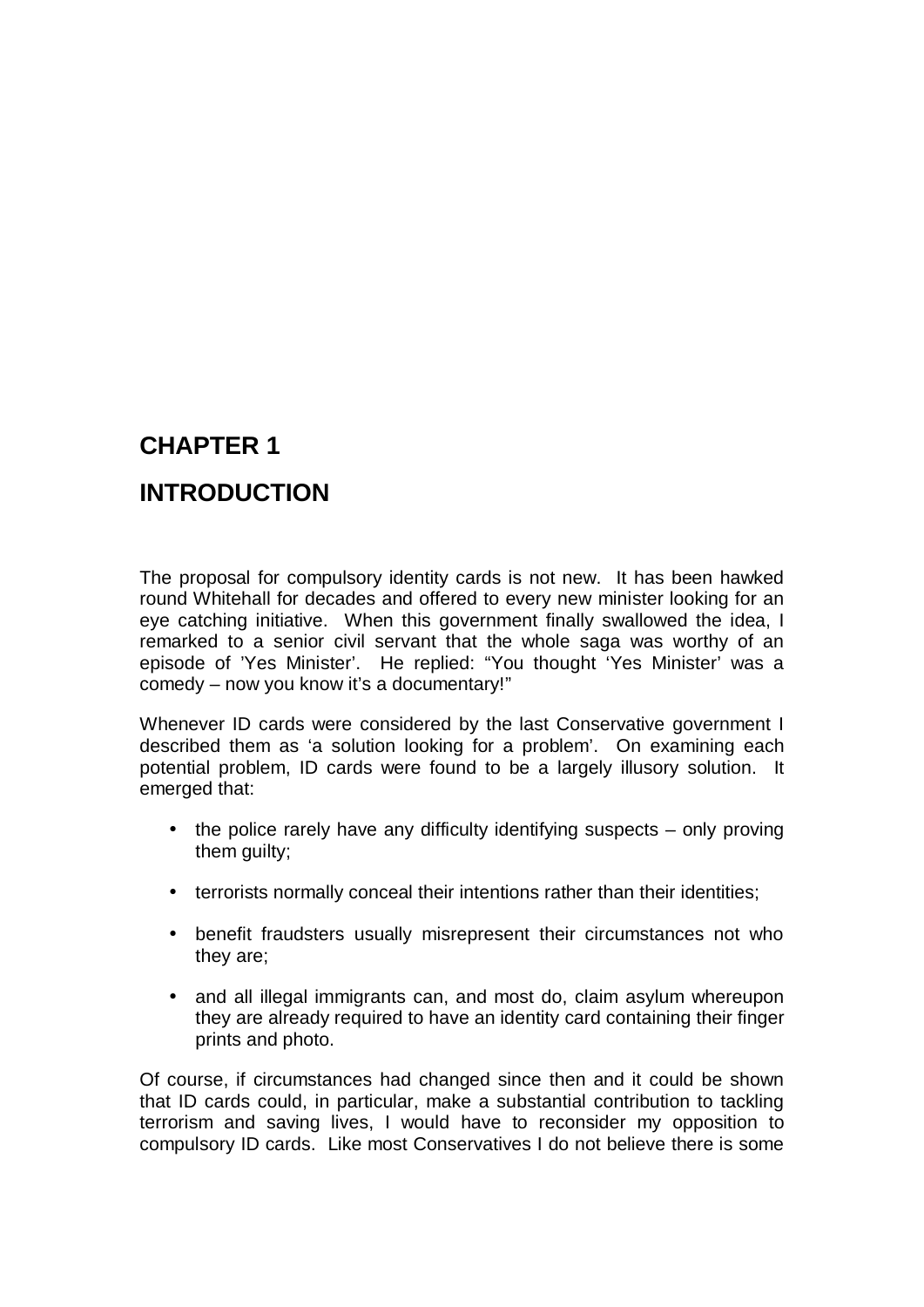absolute principle which rules them out in all conceivable circumstances. For example, they were accepted as a regrettable necessity in wartime.

The government suggest the attitudes of the police, security forces and other departments have changed and cite statements from them supporting compulsory ID cards. Such statements are not in themselves very compelling. Officials will always support government policy in public. That is their job. Given the willingness of the security services at government behest to stretch the evidence in favour of the existence of weapons of mass destruction in Iraq we should treat their support with a degree of scepticism.

The acid test of whether a department really finds a policy valuable is whether it will make a contribution from their budget towards that policy. Ministers refuse to address that question. But it is clear that no departmental contributions are forthcoming since the entire cost of the ID card system (currently put at £5.5 billion over ten years) is to be born by the users – at £85 per adult.

In opposition Tony Blair said:

"Instead of wasting hundreds of millions of pounds on compulsory ID cards as the Tory Right demand, let that money provide thousands more police officers on the beat in our local communities."<sup>1</sup>

Now the cost has risen to billions of pounds he prefers to waste that on plastic cards rather than policemen. I believe his change of heart is entirely cynical.

It reflects government by focus group. The focus groups showed that the public felt the government had failed on crime and immigration; the Conservatives were trusted to do better; and Michael Howard was a successful Home Secretary who reduced both crime and immigration. Focus groups also showed that the public believed ID cards would help tackle both problems. So Blair is pressing ahead with ID cards to create the impression that he is being tough on crime and immigration.

Having adopted the idea cynically, the government embraced them wholeheartedly because ID cards fit squarely within the New Labour mould. They have the smack of modernity – witness Ministers' talk of biometrics, smart cards and new technology; they are nakedly populist; they make Britain more like our European neighbours, many of whom have identity card schemes of one sort or another<sup>2</sup>; and they reflect New Labour's desire to nanny and control us.

Finally, Blair hopes a docile media can be persuaded to focus on differences of opinion about this issue in the Conservative Party rather than in his own ranks. I profoundly respect Michael Howard's consistency on this issue as

<sup>1</sup> Speech to the Labour Party conference Oct 1995

<sup>2</sup> It is notable by contrast that Britain's common law counterparts such as Australia, New Zealand and the United States have all firmly resisted identity cards (see further below).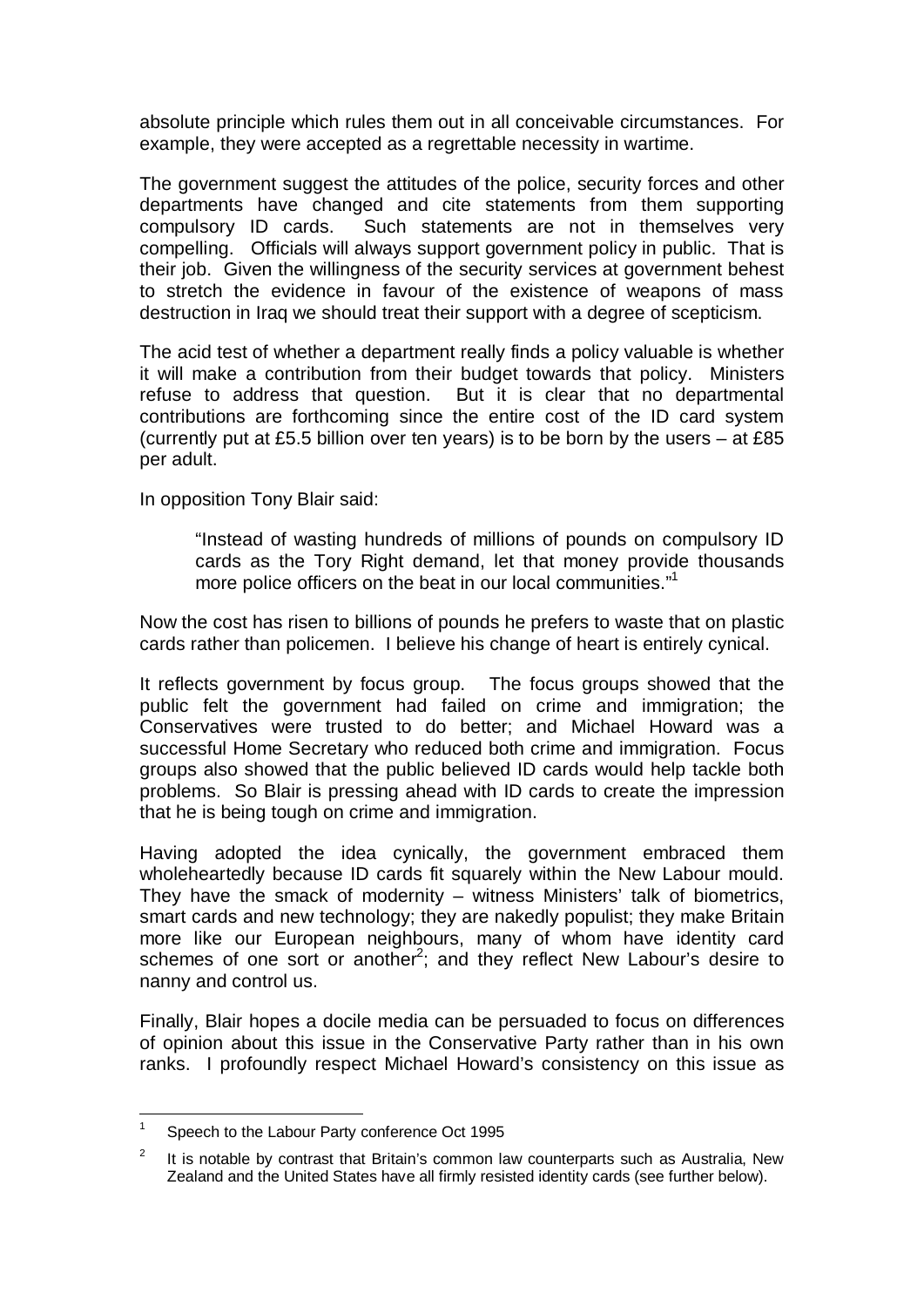much as I despair of the shallow opportunism of both Blair and the Liberal Democrat home affairs spokesman, who have both flip-flopped on this issue.

But those of us who have reached a different conclusion have an obligation to expose both the hypocrisy and weakness of the Labour government's case and the dangers compulsory ID cards pose for ancient liberties - which all Conservatives and most of our fellow citizens cherish.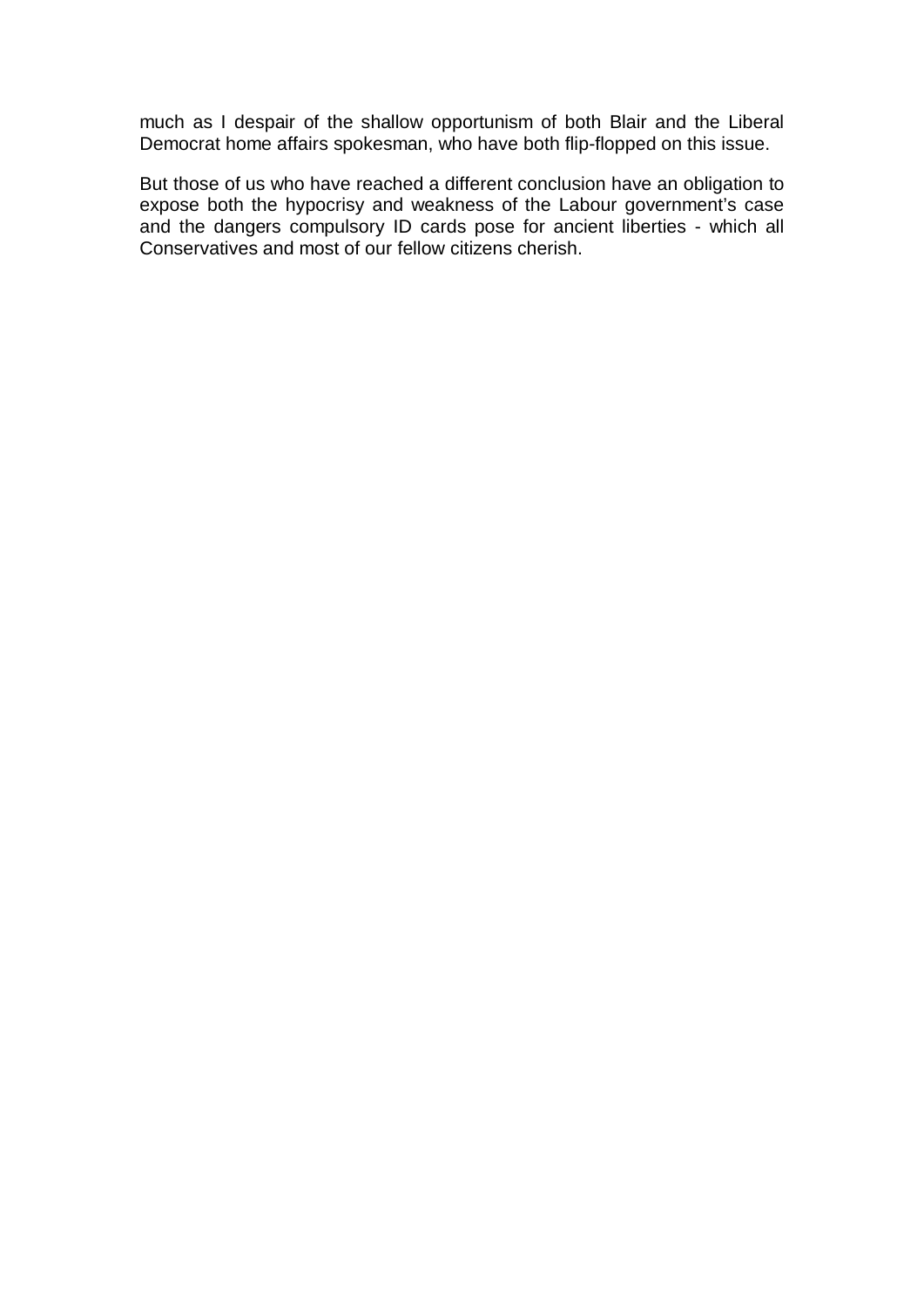## **IMAGINARY BENEFITS**

When the government first announced its conversion to ID cards it was under attack for waste in the public services. So it called them Entitlement Cards, frankly admitting that it would have little role to play in combating terrorism.

When the government came under attack for their failure to control immigration, they said that the ID Card's "primary purpose" would be to control illegal immigration.

When the focus groups told them that they were lagging behind the Conservatives on crime, they said that the primary issue was to control crime.

Now, because they want to frighten us ahead of the election with the threat of terrorism, they claim ID cards are essential to control terrorism.

There is a general rule, to which I know of no exceptions, that when a government keeps shifting the grounds on which it justifies a measure that means it lacks any solid justification at all. Let us examine a little more closely the reasons they give for their compulsory ID card scheme.

#### *Crime*

The Metropolitan police told the Home Affairs Select Committee:

"We have seen no evidence either here or in previous debates, that suggests the introduction of an identity card will in itself lead to a reduction in crime or an increase in detection rates."

The Chairman of the Police Federation of England and Wales, Mrs Jan Berry, expressed more enthusiasm for ID cards. But when asked to be specific about their uses mentioned only situations where they would be helpful if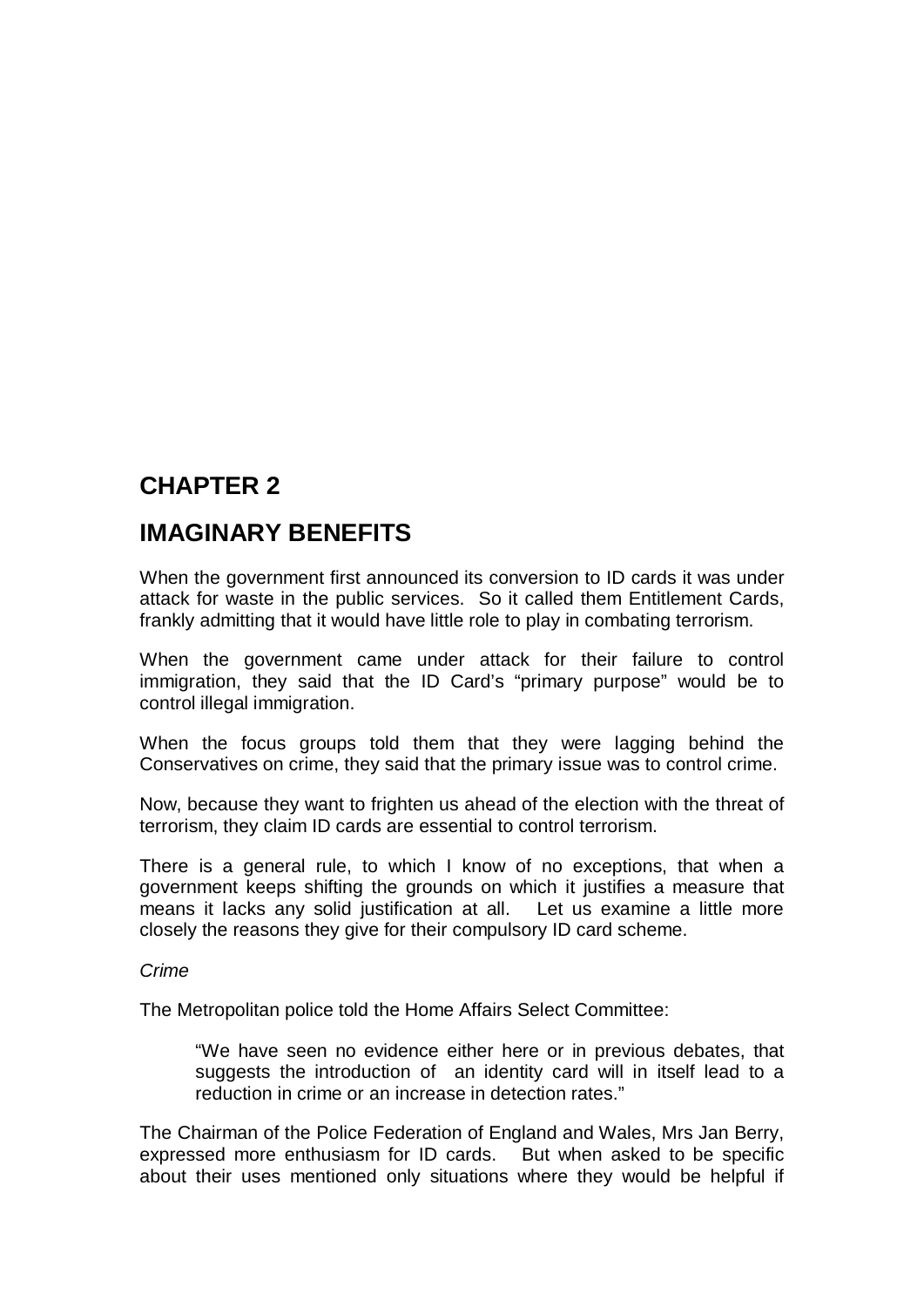members of the public were required to carry them at all times which the government says will not be part of their scheme. $3$ 

#### *Terrorism*

The government's original consultation document $4$  listed eight possible benefits from introducing what was then called the Entitlement Card. Combatting terrorism was not among them - even though 9/11 was still fresh in people's minds.

That initial scepticism has been born out in practice. The worst terrorist atrocity in Europe – the Madrid bombing – was carried out in one of the few countries which make it compulsory to carry an ID card at all times. They likewise failed to stop the bombings in Istanbul. And those who planned the 9/11 attacks chose to do so from Germany which requires its citizens to have an ID card though not to carry it – much as the Labour Government proposes here. The perpetrators of 9/11 then travelled to the USA under their true identities.

The main problem with terrorists is finding and apprehending them, not identifying them once apprehended. When pressed, British ministers admit as much (although this has not stopped them redeploying the argument thereafter). David Blunkett was forced by one of his own MPs, Chris Mullen, to concede to the House that:

"I accept that it is important that we do not pretend that an entitlement card [as it was then known] would be an overwhelming factor in combating international terrorism."<sup>5</sup>

They fall back on the argument that at least ID cards would create additional obstacles for terrorists to overcome. Nonetheless, it will not be much of an obstacle to froreign terrorists since the one group *not* required to have an ID card are foreigners who come here for less than 3 months at a time.

Recently ministers have claimed that "35% of terrorists use false or multiple identities"<sup>6</sup>. No source is given for this figure. The Regulatory Impact Assessment of the Identity Cards Bill states that:

"At least one third of terrorist suspects are known to have used more than one identity either for facilitation or planning the commission of terrorist acts."

Interestingly, it does not claim that false identities are used by those *committing* terrorist atrocities. Indeed the document goes on to admit "The risk is mainly focussed on the use of false identities for facilitation". The only

6 Hansard 17<sup>th</sup> May 2004 col 773W

 $3$  Reply to Q269 in Ev 41

<sup>4</sup> Cm 5557 July 2002

<sup>&</sup>lt;sup>5</sup> Hansard, 3 July 2002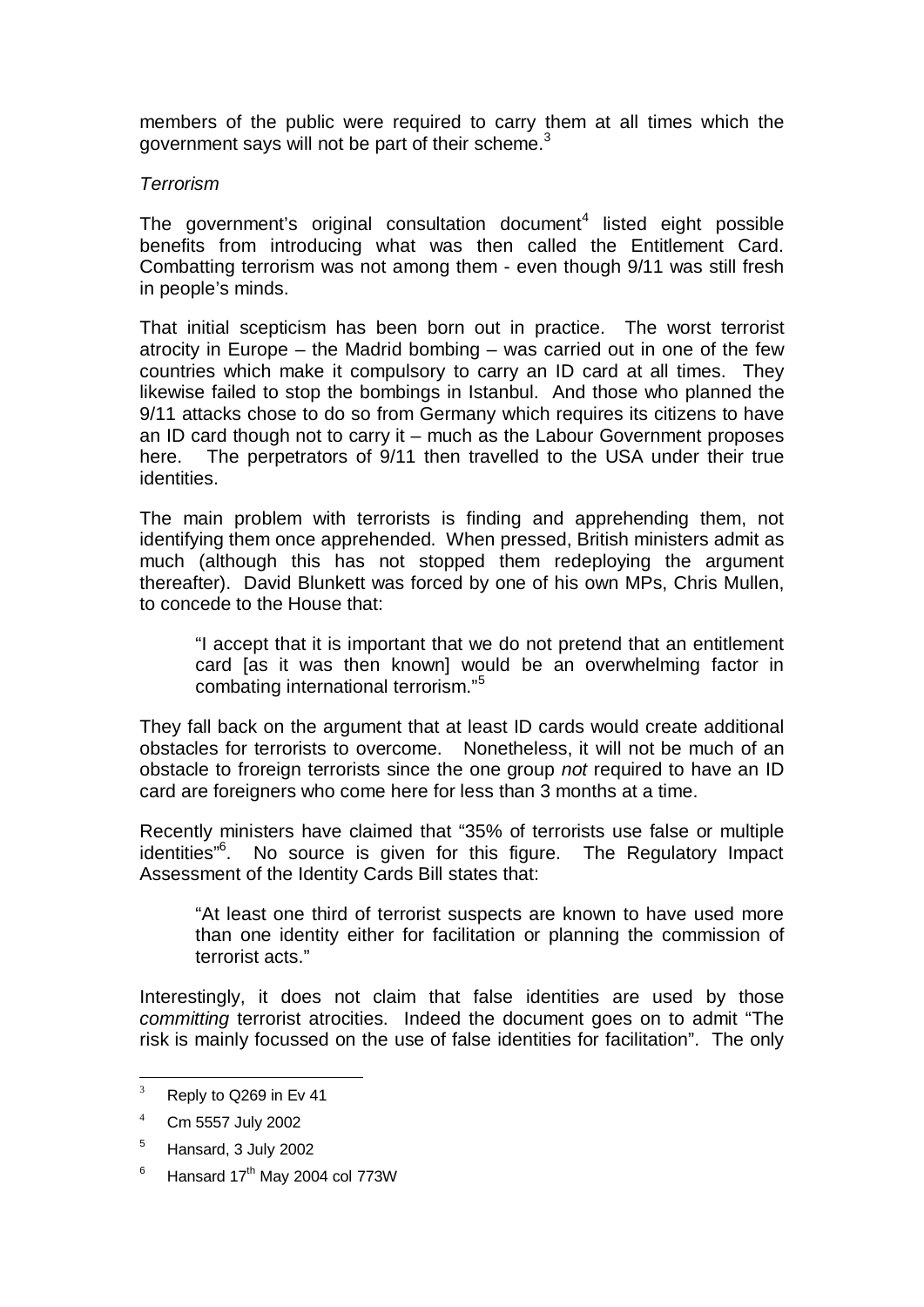example the authors of this document cite of an (attempted) terrorist act where "the issuing of identity documents [may have] increased the risk of commission of terrorist acts" is "the ease with which Richard Reid ('the shoe bomber') was able to obtain more than one passport". In fact even he went on his mission under his true identity.

At most, that example can justify introducing biometric identifiers into passports to prevent one individual holding more than one British passport under different names. Even that will not stop terrorists and their "facilitators" holding passports from more than one country in different names.

#### *Benefit Fraud*

There is a common assumption that much benefit fraud relies on claiming under false identities. I probably shared that view when I started a drive against fraud as Secretary of State for Social Security. In fact we found the overwhelming majority of fraud involves misrepresenting circumstances – for example, claiming out-of-work benefits when working. The Government now estimates that total benefit fraud involving false identities is between £20-50 million a year which is about 2% of total benefit fraud.

The main focus should be on stopping the other 98%. But even to deal with the 2% of cases which are based on identity fraud does not require an identity card. Tightening up on the use and issue of National Insurance Numbers will help. Unfortunately a significant element of identity fraud involves accomplices inside the DWP who would also be able to circumvent an ID card.

Although opposed to a compulsory national ID card scheme, as Secretary of State I launched a Benefit Payment card to replace giro cheques and order books. These were a very insecure means of payment leading to losses through theft and forgery of about £150million a year. Only those in receipt of benefit payments via post offices – around 15 to 20 million people – would have had these cards. The system adopted had already been introduced in the Irish Republic which had a similar welfare system and post office payment network to the UK but covering about a million beneficiaries.

Nonetheless, two years into the Labour government they decided to abandon this project at some cost to the tax payer. It was proving too complex to scale up a system which had worked for 1 million people in Ireland to cover 15-20 million in the UK. At very least this raises doubts about the feasibility of operating an entirely untried and tested ID card system covering 60 million people.

#### *Illegal immigration*

The overwhelming reason why the public support compulsory ID cards is their belief that they will crack down on illegal immigration. In the government's own poll, 58% gave this as their prime or sole reason.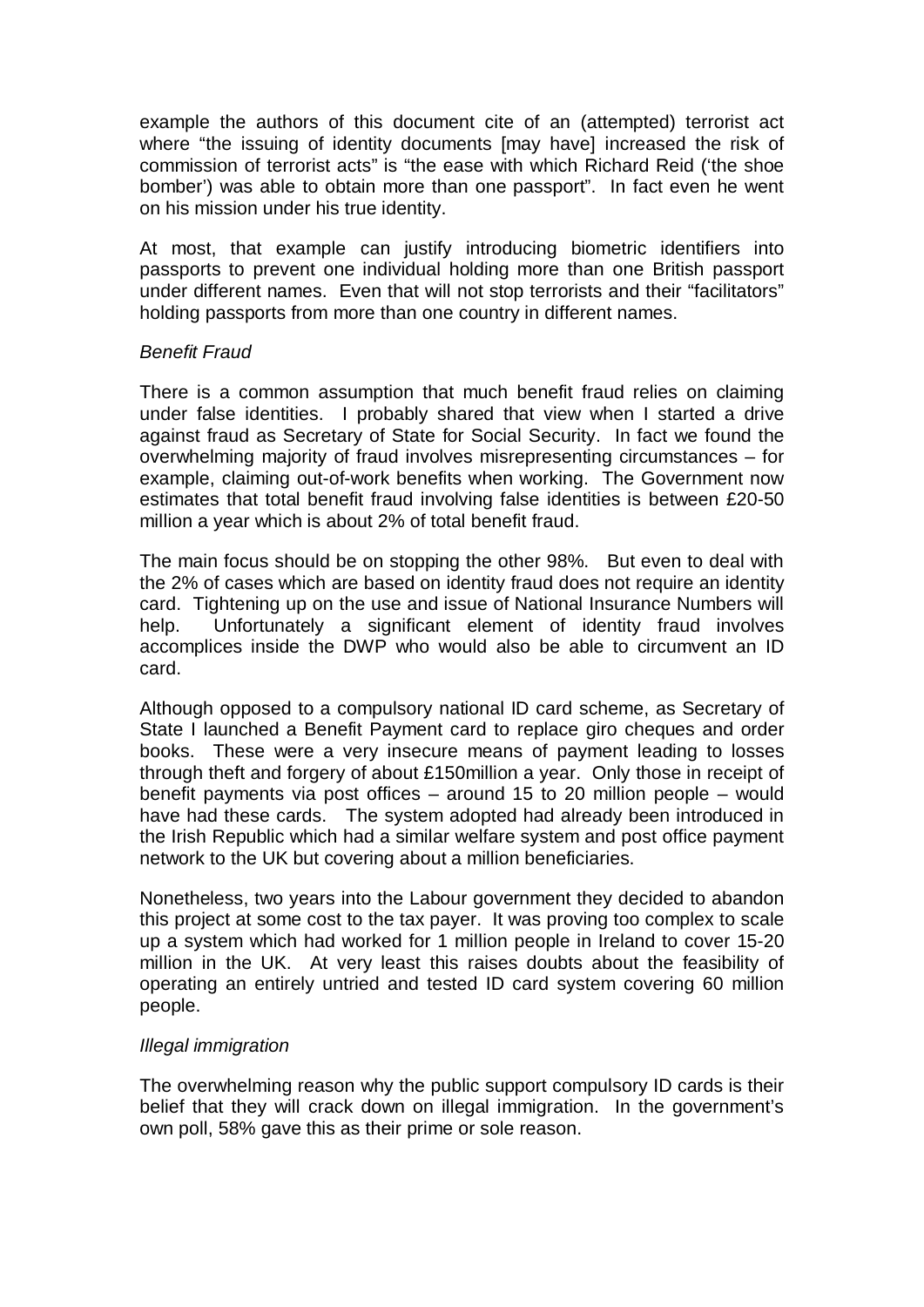Very few people (even amongst supposedly informed commentators) are aware that all illegal immigrants can, and most do, claim asylum and are then already required to have an ID card – their Application Registration Card. Ever since 1993 their finger prints and photos have been taken. Since 2002 those identifiers have been stored on a central computer and on the cards. This helps detect rejected asylum seekers who return to lodge fresh claims under new names. Without this card asylum seekers are not able to claim benefits or to work legally (if so entitled).

Public support for ID cards is based on the belief that everyone will be required to carry one and the police will then be able to stop anyone who looks or sounds foreign, demand to see their ID, and if they do not have one, 'send them back home'. The effect of such a policy would not be what the public expects. If illegal immigrants were detected they would simply have to claim asylum. They would then be given an identity card and, since very few asylum seekers are ever removed from this country even if their claims are rejected, they would probably be able to stay indefinitely.

But there would be a far more odious consequence. Our fellow citizens who are members of ethnic minorities would be continually compelled to justify their existence. Researchers from Leicester University who accompanied police officers in France, Germany and the Netherlands<sup>7</sup> observed that they demanded ID disproportionately from ethnic minority residents – including humiliating checks in front of colleagues at people's workplaces. Yet in no case was an illegal immigrant detected.

In practise such a policy could not be sustained in this country. Imagine the uproar if police tried stopping people who look or sound foreign to check their immigration status. That would be 'institutional discrimination' on stilts. In less than no time the police would only dare stop white people with English accents. So the whole idea would backfire on those who now advocate it most strongly.

Nonetheless, the government have fuelled the belief that ID cards would help prevent illegal immigration. In their consultation document they gave it as the "primary reason":

"The identity card scheme is intended primarily as a United Kingdom wide measure to help deter and control illegal immigration..."<sup>8</sup>

They have done so for the most cynical of reasons. They know that most people mistakenly assume that the government is trying to restrict immigration. So they assume that the large inflow of new immigrants that they perceive must be the result of illegal immigration.

<sup>7</sup> Adrien Beck and Kate Broadhurst: *Policing the community: the impact of national identity cards in the European Union*, Journal of Ethnic and Migration Studies July 1998. NB these checks were carried out even where carrying ID cards is not actually compulsory.

<sup>8</sup> Home Office, *Legislation on identity cards: a consultation*, Cm 6178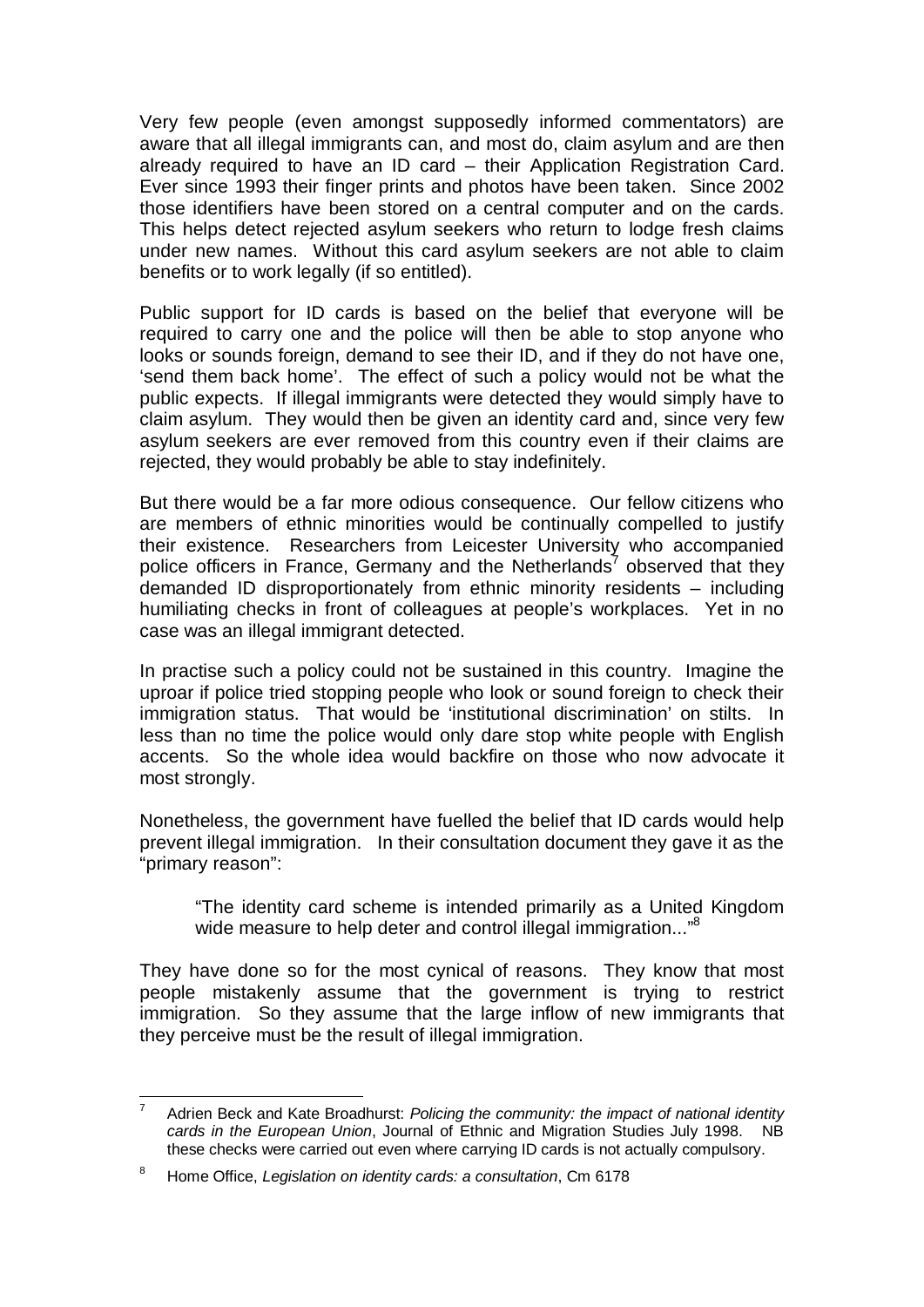In turn the Government think that if they introduce tough measures to control illegal immigration people will conclude that they must be restricting immigration as a whole. But the officials who wrote the Regulatory Impact Assessment let the cat out of the bag. Far from trying to limit immigration as most people assume, the document baldly admits:

"The government *wants to encourage* lawful migration into the country… In sustaining and *perhaps increasing* current levels of lawful migration, it is important to retain the confidence of the resident population". ID cards will help achieve this by convincing people "that immigration controls will not be abused".<sup>9</sup>

In other words, if the government mounts a high profile campaign against "abuse of immigration controls" the public will not realise that it is actually "encouraging" and "increasing" the present unprecedented level of immigration.

If the government seriously believed a system of compulsory ID cards could play an important role in combating terrorism – not to mention crime, illegal immigration, benefit fraud etc. – they would want it up and running as soon as possible. During the  $2^{nd}$  World War a national ID card system was introduced within months. Yet the government's plan will be rolled out at a fairly leisurely pace. Initially registration will be voluntary. It is not expected to become compulsory to register until 2012. There could be no clearer evidence that the primary motivation for this bill is populist. It is a costly example of what Lord Butler derided as this government's penchant for policies designed to attract favourable headlines rather than to deliver practical benefits.

<sup>9</sup> Identity Cards Bill Regulatory Impact Assessment 29<sup>th</sup> Nov 2004. Italics added.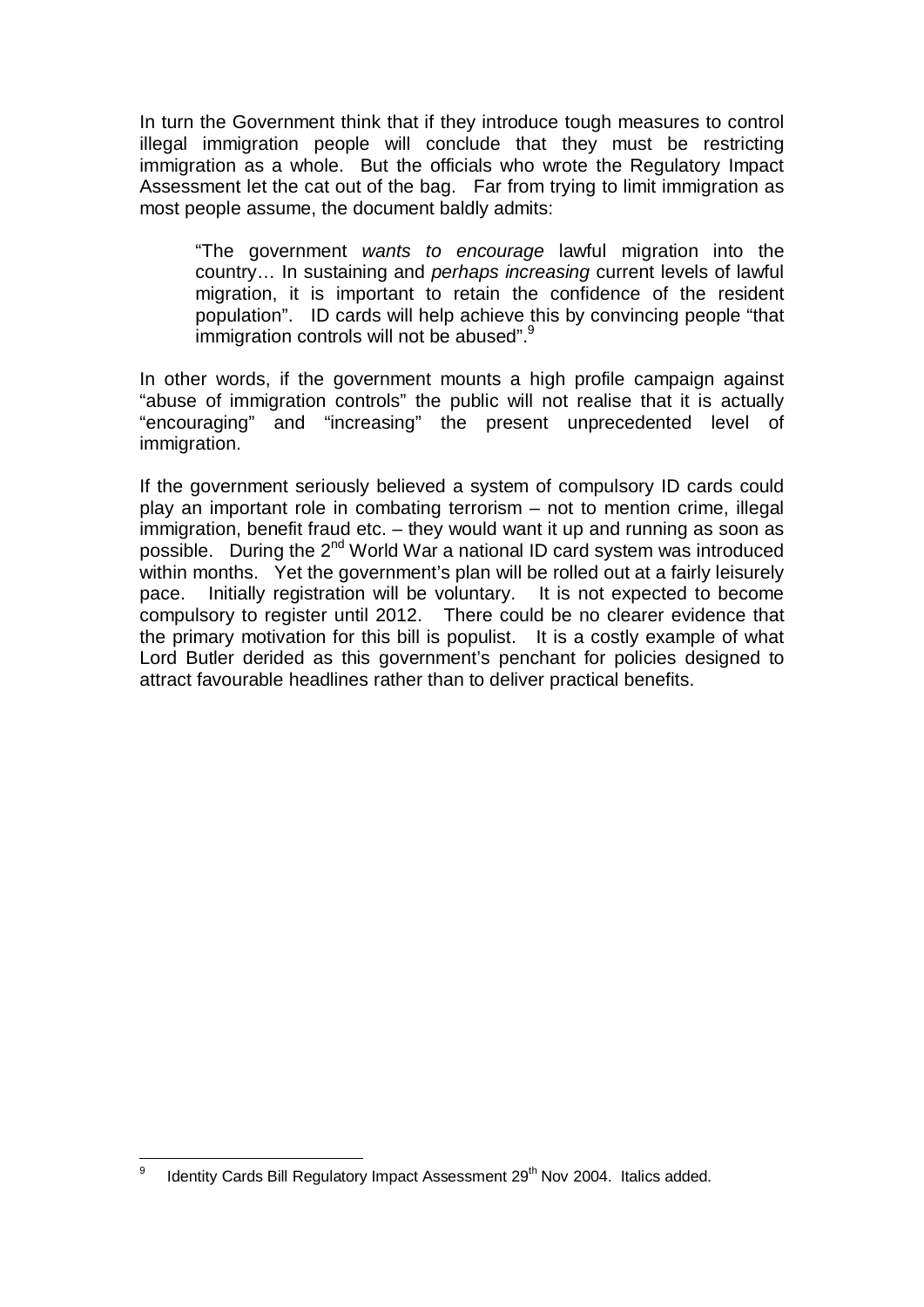## **A COSTLY PROJECT**

Information provided by the government on the costs of their proposed system of ID cards has not been transparent. The one thing that is clear is that the estimated cost only goes up.

The original proposal floated in the Green Paper in 1995 suggested that a voluntary ID card would cost £10 -15 each or possibly less if issued at the same time as a passport. If everyone applied for one or it was made compulsory the total cost was estimated at £600-1,000 million – presumably spread over 10 years.

The Labour government's first proposal was costed at between £1,318 million (for plain plastic cards) and £3,145 million (for sophisticated smart cards) spread over thirteen years. The plain card option was expected to add £10- 15 to the charge for a passport or cost £5-15 on its own. The Consultation Paper reassured us that: "In practice, the above fee increases represent a worst case scenario…"

Needless to say the costs continued to escalate and when the next Consultation paper was issued in April 2004 the ID card was expected to cost £35 on its own and in conjunction with a passport would cost £77 (against the current cost of £42).

Seven months later the Regulatory Impact Assessment put the cost of passport and ID card combined at £85. Strangely this document gives no overall figures for the cost of introducing and running a compulsory ID register and card. Instead it projects the annual operating costs of the UK Passport Service at £415million (in constant 2004 prices) and says issuing cards to the 20% of the population who do not have a passport will cost £85 million a year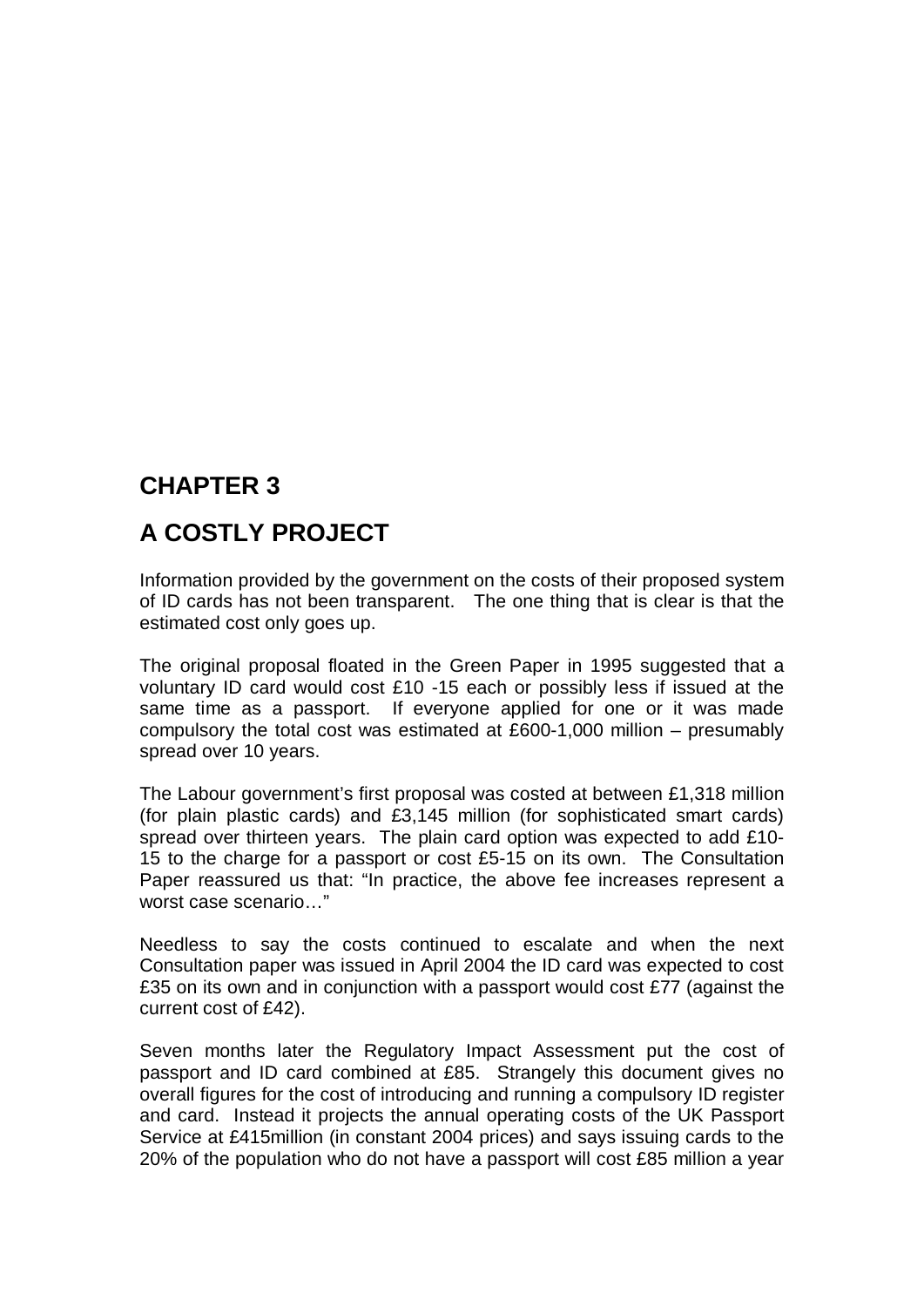and annual costs of the verification service will average £50 million. Simple arithmetic suggests the total cost over ten years will be £5.5 billion.

Ministers, however, dispute that and claim that much of the increased cost of running the UK Passport Service (from £129million last year to £415million) will have to be incurred because of international developments. The Prime Minister asserts that we "will effectively be obliged to use [biometric technology] for passports, which represent the bulk of the cost - £70 out of £85 is for the passport".<sup>10</sup> In fact, all that is required to meet the International Civil Aviation Authority rules is "a facial biometric (which can be derived from a passport photo). $11$  By itself this would add little to the current cost of a passport. There is no requirement to include an iris biometric, nor to create a computerised national register.

The next revision of the costs of this scheme is scheduled for completion in early 2005. All previous experience and most outside experts confidently suggest that costs could easily double by the time the system is finally up and running<sup>12</sup>. If so, the cost could well exceed the old Poll Tax which was set at £140 per head. But this would be a poll tax simply for being you. Even at £85 per head, a household with two children at university would have to cough up an extra £340 just to be able to move about.

<sup>&</sup>lt;sup>10</sup> Hansard col 1664 15<sup>th</sup> Dec 2004.

 $11$  [www.ukpa.gov.uk](http://www.ukpa.gov.uk) 19<sup>th</sup> Nov 2004. "The UKPS and FCO in collaboration with international partners, (including the US), have a programme of work in place to implement this biometric in British passports from late 2005/early 2006."

<sup>&</sup>lt;sup>12</sup> It is notable that no government department has provided funding for the project – unsurprising perhaps given the lack of concrete benefits. All the cost will be borne by applicants.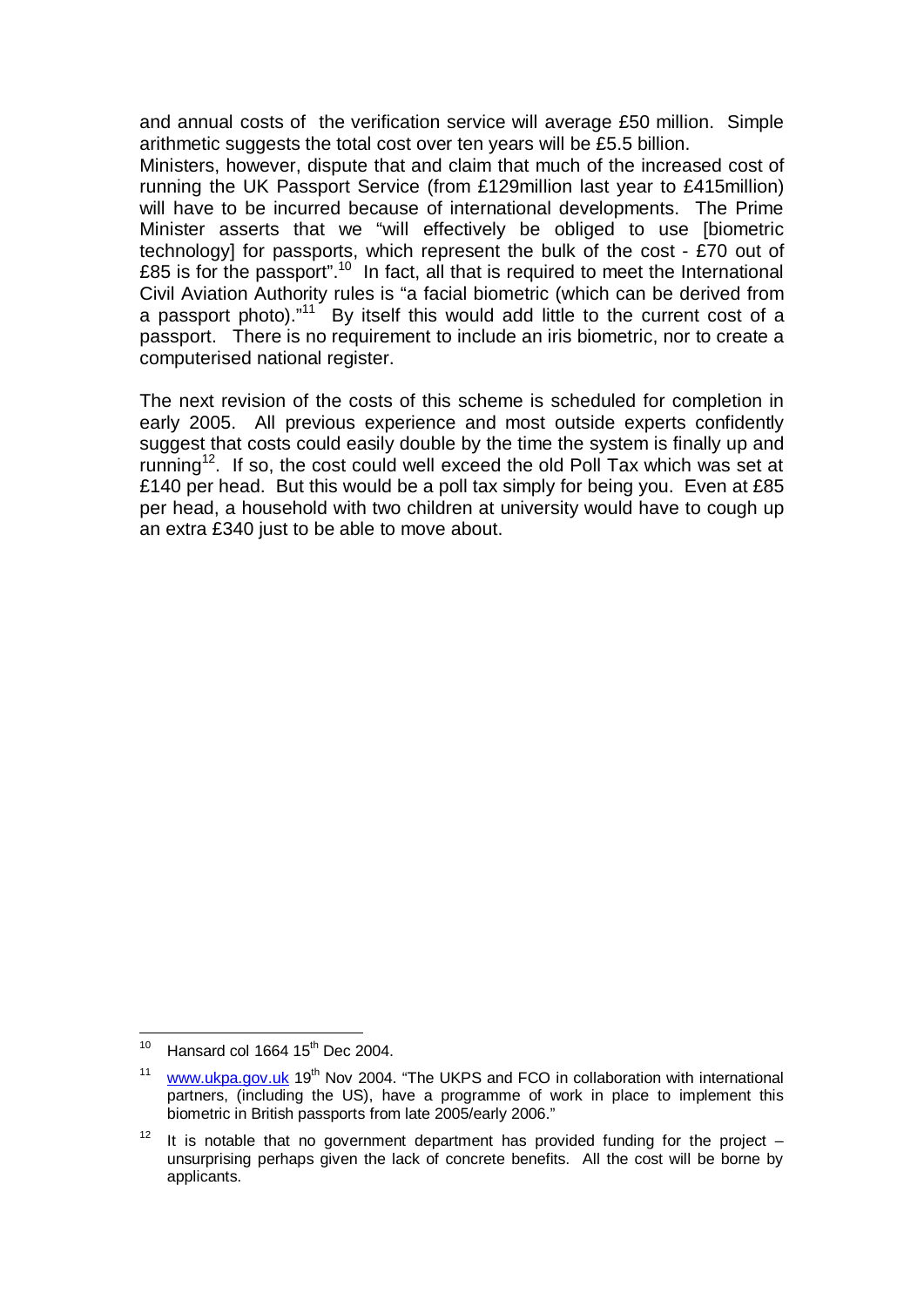## **WILL IT WORK?**

The experience of nearly all large public sector IT projects suggests that not only do costs overrun but they often fail to work as planned. The Child Support Agency: overran by 18 months; after a further 18 months only 61,000 of its 478,000 applicant were receiving payments. The DWP computers: 80% of screens went blank. Inland Revenue tax credits system: 200,000 families waiting over a year for payments. NHS electronic records system: planned to cost £6.2 billion; now claims that it could cost between £18 billion and £31 billion. Cattle Tracing Scheme: introduced a passport for cows who ought to be easier to control than humans since they are usually surrounded with barbed wire and have tags on their ears – nonetheless 1 in 8 movement histories are found to be incomplete; instead of 450 staff 700 are needed – two thirds simply to correct errors.

#### *Biometrics*

It is not just the IT system that will be liable to failure – the biometric systems on which they intend to rely simply have not been tried on any scale. Indeed the government's own pilot trials had to be postponed because of:

"a series of hardware, software and ergonomic problems … remedial actions to cure these problems continued for several weeks when, after further tests, the system was given back to the suppliers for further development and reconfiguration."

Moreover, a Cabinet Office study said that biometric tests would wrongly conclude that between 10 and 15% of those tested were not who they actually were. So if every adult card holder were checked just once a year there would upwards of 4 million people a year who would be falsely accused of not being who they actually are.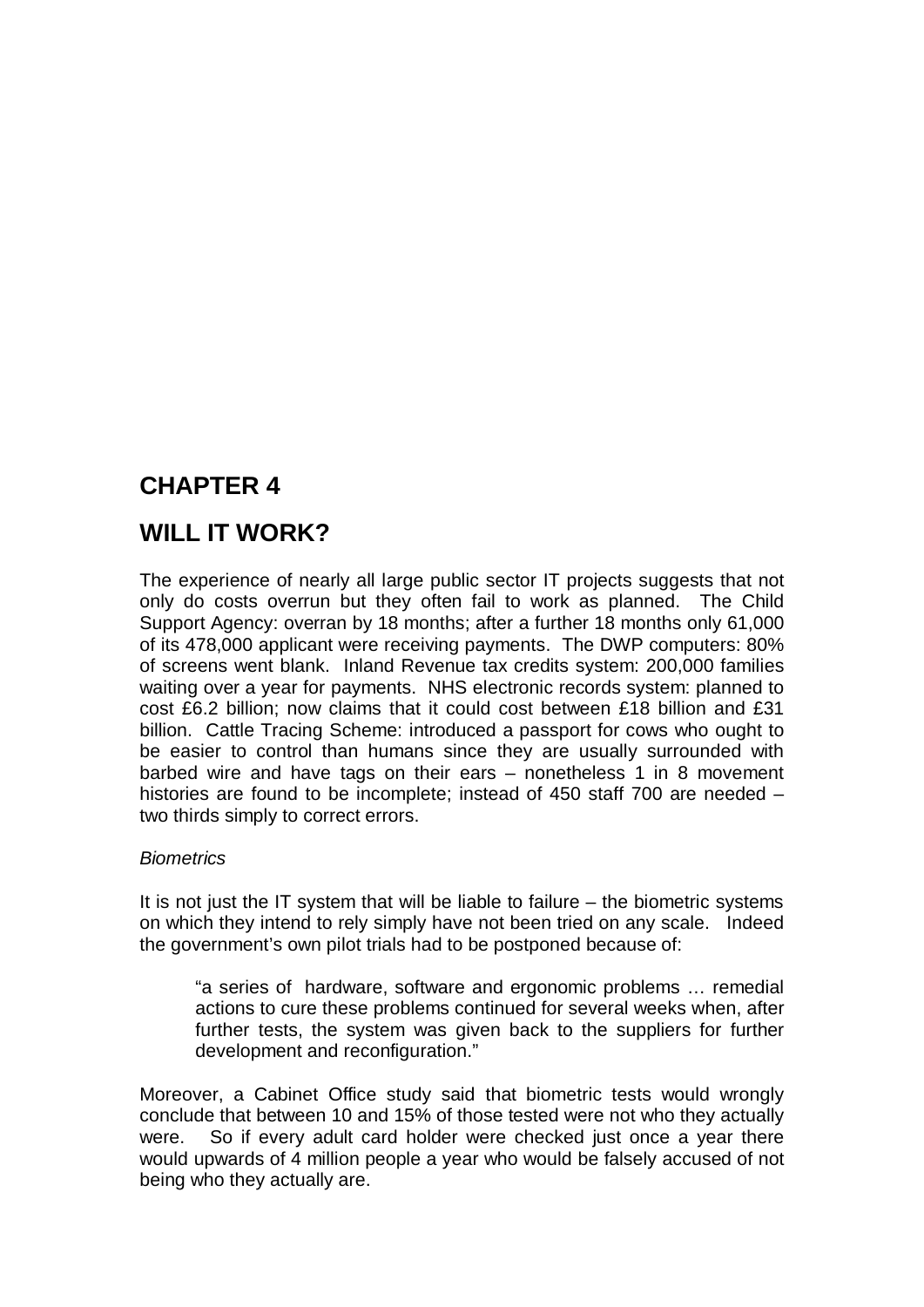US tests have reached a similar conclusion. The National Institute of Science and Technology stated in a report to Congress that biometric identifiers

"always look stronger and easier in theory than in practice. Effective enrolment is difficult and physical spoofing is a lot easier than we would like."

A recent US report<sup>13</sup> makes it clear how difficult it is to make these systems work effectively. Four years ago the US authorities began struggling to link the finger print checks carried out on foreigners entering America with the FBI's finger print records of criminals and terrorist suspects. Four years and \$40 million later they can still only check 1% of foreign visitors against FBI files. Current border checks apparently miss 73% of criminal aliens who are listed on FBI files. It takes up to a month to transfer data on new terrorist suspects from the FBI to the immigration authorities. And the FBI is still completely unable to access the fingerprints of foreign visitors at all!

Another recent US report<sup>14</sup> suggests that before introducing complex new systems it would be wiser to concentrate on making existing systems like checks on stolen passports work. The report begins with the breathtaking admission that: "Aliens applying for admission to the United States using stolen passports have little reason to fear being caught and are usually admitted. Our analysis showed that it made only a small difference whether the stolen passports were posted on the lookout system." Indeed, 73% of those using stolen passports of whose theft the US had been notified and duly posted an alert were nonetheless allowed into the USA – half of them since 9/11.

It is worth asking: why has no bank, supermarket or credit card company started using this biometric technology? Could it be that they believe the cost will be too high, the danger of alienating their customers too great, and the likelihood of breakdown too serious to risk?

<sup>13</sup> US Department of Justice, *Follow-up Review of the Status of IDENT/IFAFIS Integration* Report No I-2005-001 December 2004

<sup>14</sup> Department of Homeland Security, *A Review of the Use of Stolen Passports from Visa Waiver Countries to Enter the United States* 01G-05-07 December 2004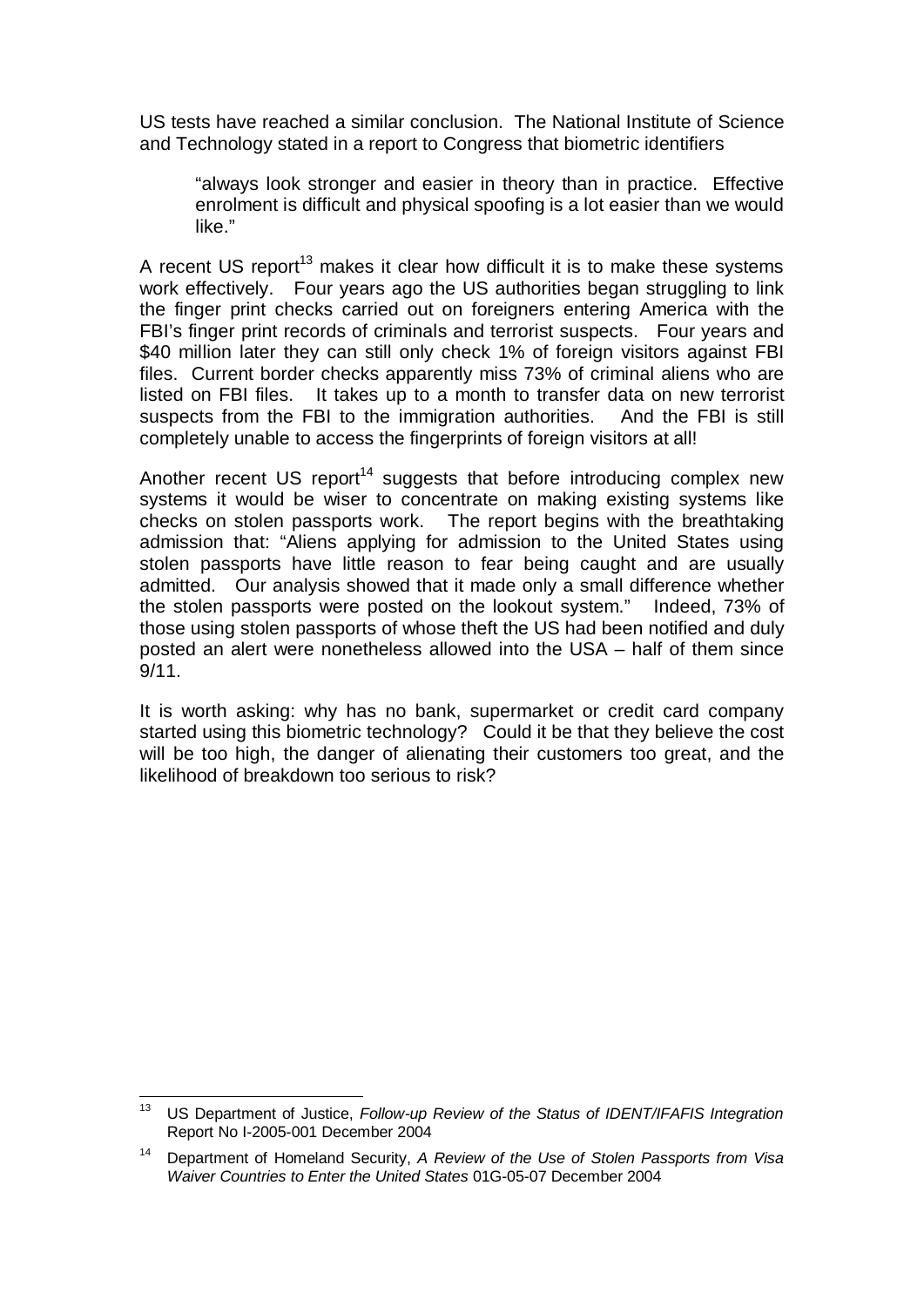## **JUST A PIECE OF PLASTIC?**

The arguments against ID cards are not just practical. They would increase the power of the state and change the relationship between the citizen and the government.

**The states which have introduced ID cards in peacetime have almost all had communist or fascist regimes**. They introduced them precisely in order to control their citizens. That may not be the objective of this government but they are creating a system which could be abused in an oppressive manner by a future government of an (even) more authoritarian disposition than New Labour.

What is virtually certain is that once the initial scheme is up and running the pressure to make it compulsory to carry the card at all times as well as to possess one will be irresistible. The police and most other agencies who have offered support for this scheme have indicated that the main benefits they anticipate from it would only arise if people were required to carry and show the card at all times. The fact that such a step would require further primary legislation would be a minor obstacle. After all, this Government thinks nothing of introducing several police and criminal justice bills a session.

**No common law country has ever introduced compulsory ID cards successfully in peacetime.** Australia, New Zealand and the USA have considered such proposals but ended by rejecting them. The common law we all share is built on the presumption of innocence. No one can require us to justify our existence or our presence. The state and the police are our servants not our masters. They answer to us, not us to them. The attitudes embedded in and fostered by this tradition make people in Anglo-Saxon countries very wary of giving too much power to the state.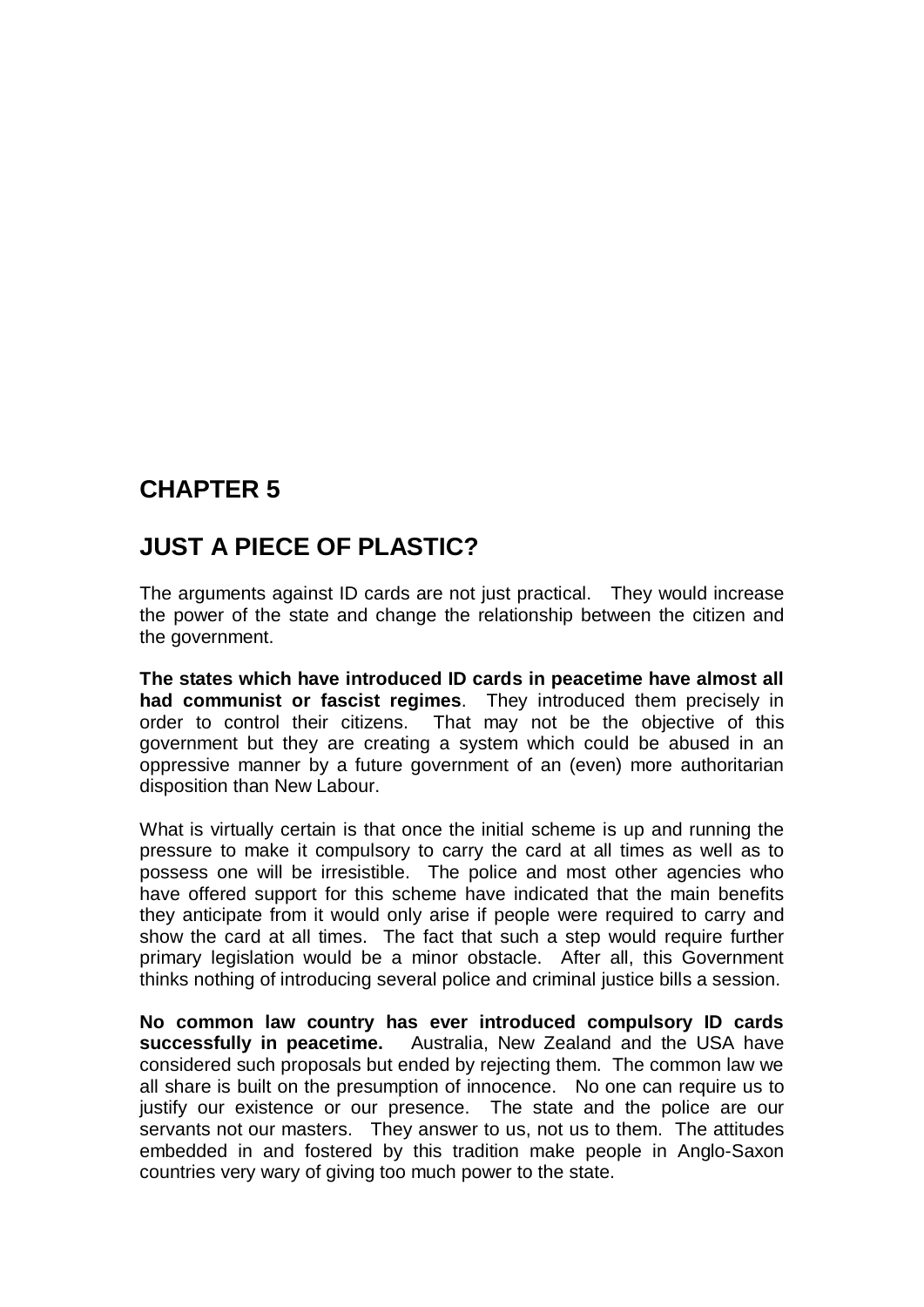But how does a compulsory ID card affect our liberties in practical terms? Surely carrying an extra piece of plastic would be no threat to those who have nothing to hide?

There is every difference in the world between cards we carry voluntarily and being compelled to carry one. If you forget your credit card it is an inconvenience. But once it is compulsory to carry your ID card, every time you step out of your home without it you would commit an offence. If you fail to notify the government of a change of address you would be liable to a fine of up to £1,000. If you fail to report that you have lost it you could be fined another £1,000. If you refuse to go along to register and have your irises scanned your finger prints taken and your face photographed you can be fined £2,500. Even though the card would probably not help catch a single villain it would bring many thousands of absentminded, forgetful and obstinately private people into conflict with the law.

Moreover, compulsory ID cards threaten people's privacy. The central computer will retain an audit trail of every time and place the card has been checked. The card itself is to be a smart card capable of containing an increasing amount of information in future – for example, the holder's medical history. Many fear that, however smart the card, there will be smarter hackers who will be able to read its contents.

The reluctance of other common law countries to introduce compulsory ID cards has lessons for Britain. Even post 9/11 when the US has accepted some quite draconian measures it has ruled out making Americans possess and carry an ID card.

Such a scheme was, however, formally proposed in New Zealand in the early 1990s. The proposed "Kiwi Card" was sold to the voters with much the same language as New Labour: it would be an "entitlement card" rather than an "identity card"; it would not be an encroachment on civil liberties; it would help tackle crime and tax evasion. The proposal was widely opposed and in the end a simple card for health benefits only – explicitly not a compulsory identity card – was introduced.

The most telling example, however, is Australia. In 1986, the Australian Labour government proposed an "Australia card" to be carried by all citizens and which was to be necessary for opening a bank account, obtaining social security benefits, obtaining health care, and immigration and passport control purposes. Like the UK, opposition was initially muted, and the government demonised those who opposed the scheme as "friends of tax cheats". With some courage, the Opposition raised the matter in the Senate and managed to obtain the appointment of a Joint Select Committee.

In the meantime, an unlikely coalition of right wingers, civil liberties groups and concerned citizens began to mobilise. Gradually the opinion polls, which had initially showed 80 per cent of people in favour of the scheme, began to shift as the detail of the scheme began clear and as its impact began to enter the public consciousness.